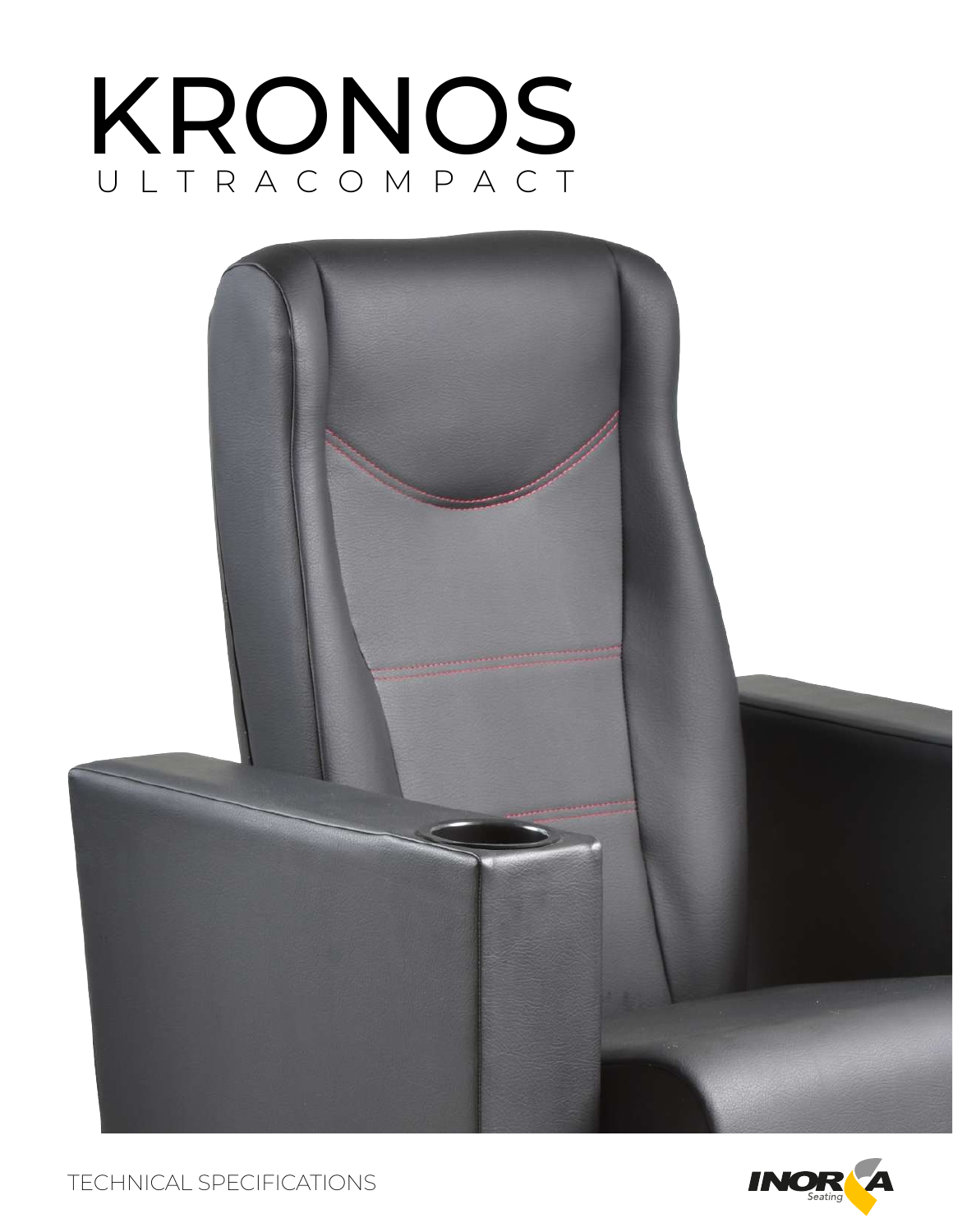# FEATURES AND BENEFITS

#### FIXED OR LOUNGER VERSION

For backrest recline

#### NO-SAG SPRINGS

to reinforce lumbar support and bearing capacity.

#### LUXURY UPHOLSTERY

Exchangeable covers, no staples or glue needed. Ease of installation as your crew can put them once all seats are placed. Easy numbering identification.

#### ANCHORING

Standard fixed or riser mounted for an easier cleaning

#### FLAMMABILITY

Compliance with California Technical Bulletin 117 (TB 117) and Crib 5 on some upholstery references

#### ACCESSIBILITY

2% of seats that comply with the ADA standard

#### ATTIC STOCK

2% critical components for on-site inventory

#### FLEXIBILITY

25 "- 27" widths



## **ACCESSORIES**

NUMBERING AND LETTERING By seat or by row, plastic, lightened or embroidered.

# UPHOLSTERED ARMRESTS

Fixed or retractable for ADA access

#### 3D HEADREST EFFECT

For a cushy head supportwith an option of embroidered logos.

#### PRIVACY PANELS

For social distancing purposes. Easily installed (or retroffited) and removed.

### DECORATIVE STITCHING

To enhance looks



| KRONOS ULTRA COMPACT CHAIR |       |      |      |      |                |      |
|----------------------------|-------|------|------|------|----------------|------|
| <b>ITEM</b>                | MENSI |      | MEN  |      | OS 3<br>) IMEN |      |
|                            | mm    | CHES | mm   | CHES | mm             | CHES |
| А                          | 1085  | 42.7 | 1080 | 42.5 | 1060           | 41.7 |
| в                          | 622   | 24.5 | 668  | 26.3 | 685            | 27.0 |
| C                          | 768   | 30.2 | 814  | 32.0 | 831            | 32.7 |
| D                          | 920   | 36.2 | 966  | 38.0 | 983            | 38.7 |
| F                          | 458   | 18.0 | 458  | 18.0 | 458            | 18.0 |
| F                          | 641   | 25.2 | 641  | 25.2 | 641            | 25.2 |
| G                          | 635   | 25.0 | 635  | 25.0 | 635            | 25.0 |
| н                          | 660   | 26.0 | 660  | 26.0 | 660            | 26.0 |
|                            | 686   | 27.0 | 686  | 27.0 | 686            | 27.0 |

## **ACCESSORIES**

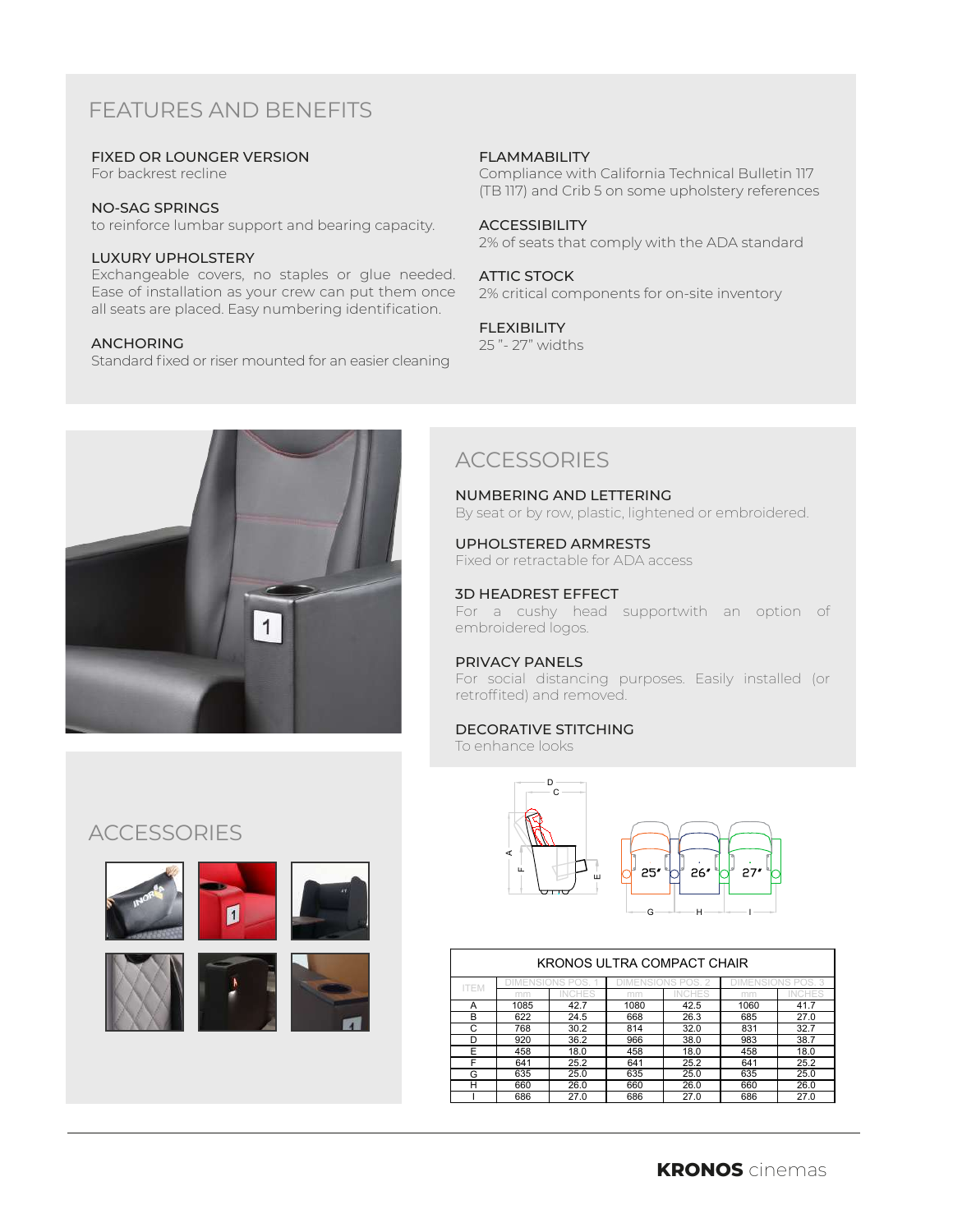# TECHNICAL SPECIFICATIONS

## **STRUCTURE**

• Lounger mechanism, backrest, and seat molded with cold-injected polyurethane of 18-20 kgf hardness.

- Structural frame in cold-rolled-steel pipe of 18, 1" caliber.
- Upholestry wood panels, reinforced with cold-rolled steel sheets of 3mm caliber.
- Plastic cupholder
- Plastic, embroidered, or acrylic numbering on rows or chairs.
- Reclining cushion up to 90º

## OPTIONAL EXTRAS

- Embroidered logo
- Love-seat arms
- Lighting at row ending for hall illumination
- Linear installation, for radius or inclinations

#### WARRANTY

• 5 years against manufacturing defects

## MOLDED FOAM

STANDARD

Density *Back 40 - 45 Kg/m3 Cushion 45 - 50 Kg/m3*

Hardness *Back 3.4 - 4.4 Kg/f Cushion 3.9 - 4.3 Kg/f* LUXURY FIRM FOAM

Density *Back 40 - 45 Kg/m3 Cushion 45 - 50 Kg/m3*

Hardness *Back 3.6 - 4.6 Kg/f Cushion 3.9 - 4.9 Kg/f*